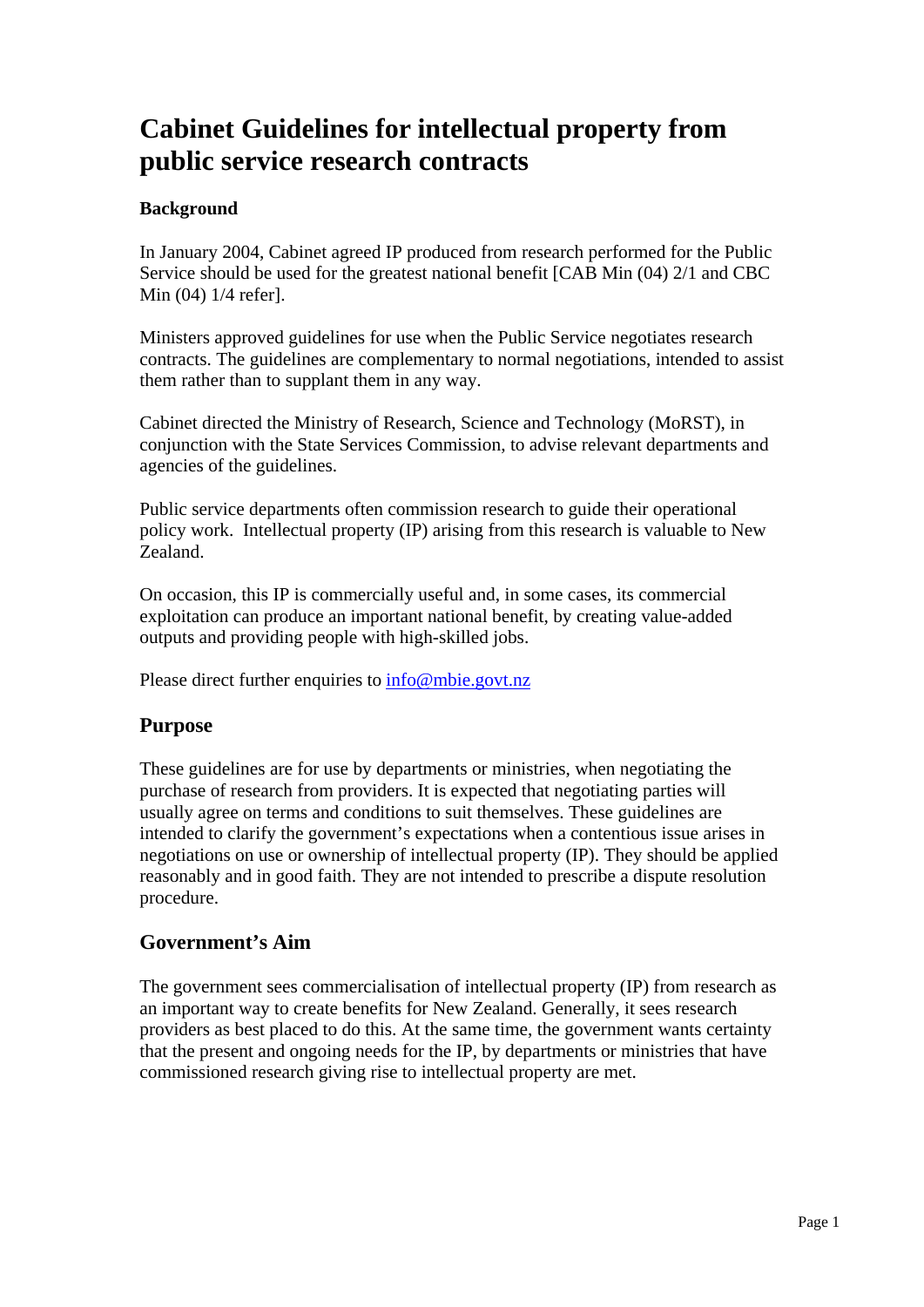## **Statement of Policy**

Where IP is likely to result from research commissioned by departments or ministries, they should negotiate contract terms with providers to define IP and take into account its use and exploitation. Contractual terms and conditions should recognise that:

**(1)** The department or ministry has a right to own any IP resulting from the research that it contemplates as a result of the research and that is specified as an output or deliverable in the contract.

**(2)** The provider has a right to own any other IP which results, but was not contemplated by the department or ministry, at the time of contracting and that is not specified as an output or deliverable in the contract. The provider must disclose discovery of any other IP to the department or ministry in a timely manner.

**(3)** The department or ministry and the provider both retain ownership to and rights to the prior IP that each respectively brings to the contracted research.

**(4)** The department or ministry may itself have a defined objective to use or exploit the IP referred to in (1) above itself, within a reasonable period of time. In this case the objective should be set out in the contract and it should retain exclusive rights to the IP referred to in (1) above.

**(5)** The department or ministry acknowledges that research is valuable for New Zealand in many ways and commercialisation of IP is one way to realise part of that value. It should, if requested by the provider, negotiate with and grant to the provider a licence with exclusive rights to commercialise the IP referred to in (1) above, unless it can show that such commercialisation is likely to be detrimental to the national benefit, It must show this in a timely manner.

**(6)** These exclusive rights are subject to the department or ministry having:

- full access to the IP;
- full freedom to use it for any purpose; and
- full freedom to restrain the provider from any subsequent use of commercialisation that it considers is likely to be detrimental to the national benefit. It must show this in a timely manner.

**(7)** The provider must disclose to the department or ministry any significant new commercialisation or use that it seeks for the contemplated IP. It must do this in a timely manner.

#### **Guidance on Licences**

- 1. In negotiating full access and full freedom of use in (6) above, the department or ministry should negotiate and grant licences to the provider that best suit its business needs. This means, it should first establish what IP rights it will need before it negotiates the research contract.
- 2. Research contracts should be clear on ownership of any resulting IP and the link of any licences to ownership.